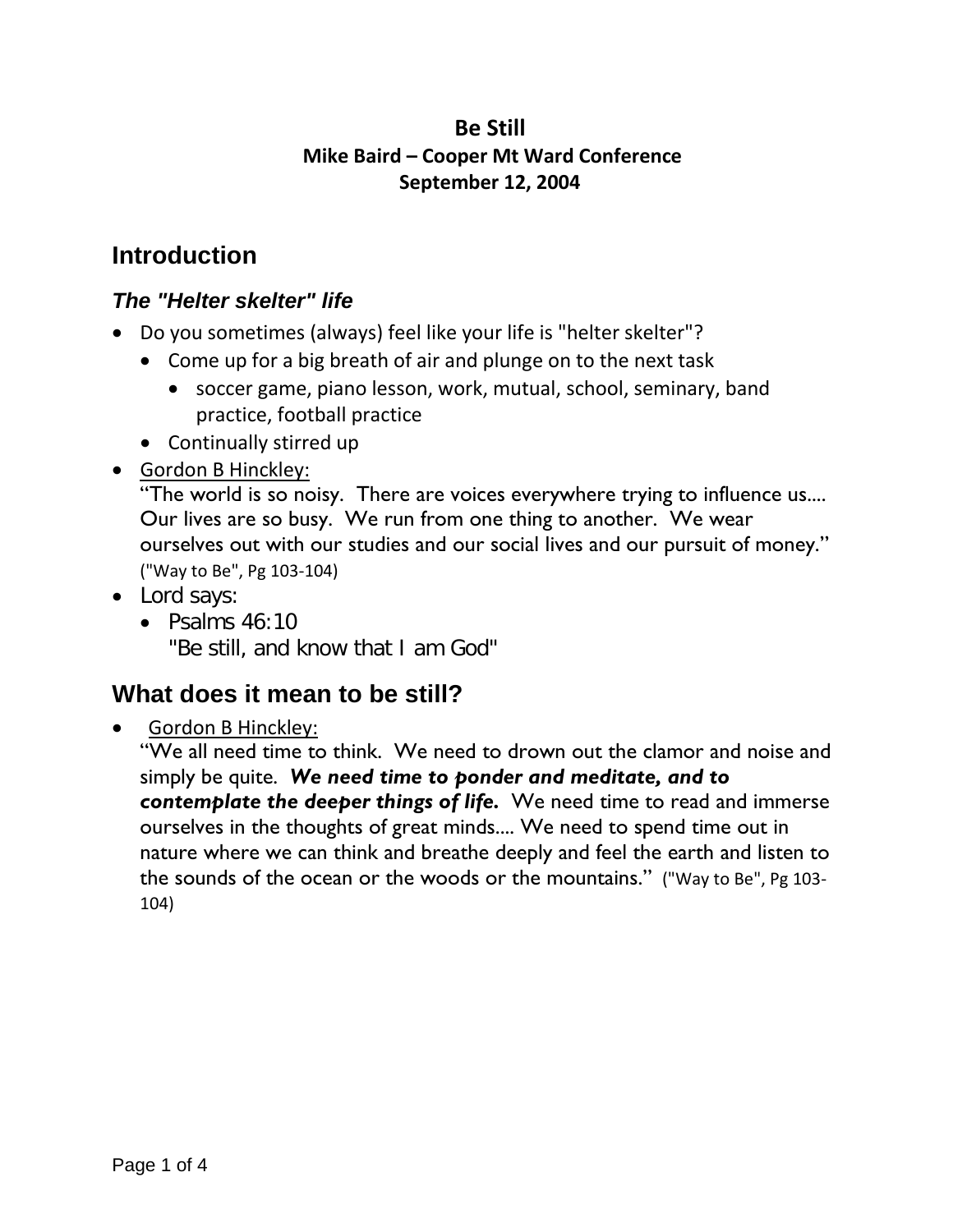#### *What comes from "being still"*

- Peace
- Revelation
	- Literally "know that I am God"
		- Another meaning in a minute
	- Answers
- Balance
- Perspective
- I took two significant opportunities this week to explicitly be still
	- Temple
	- Backpack trip
		- I find peace and revelation in the mountains
		- Nancy: "You look different, more alive or rested, not so rundown"
	- I have places at home for when I can't get out

## **What do we do - Ponder**

• Gordon B Hinckley:

"We need time to ponder and meditate, and to contemplate the deeper things of life." ("Way to Be", Pg 103-104)

- Spirit will come
	- Peace
	- Revelation

#### *Nephi*

• 1 Nephi 11:1

"as I sat *pondering in mine heart* I was caught away in the Spirit of the Lord"

• 2 Nephi 4:15-16

"And upon these I write the things of my soul, and many of the scriptures which are engraven upon the plates of brass. For my soul delighteth in the scriptures, and my heart pondereth them, and writeth them for the learning and the profit of my children. Behold, my soul delighteth in the things of the Lord; and  $my$  heart pondereth continually upon the things which I have seen and heard."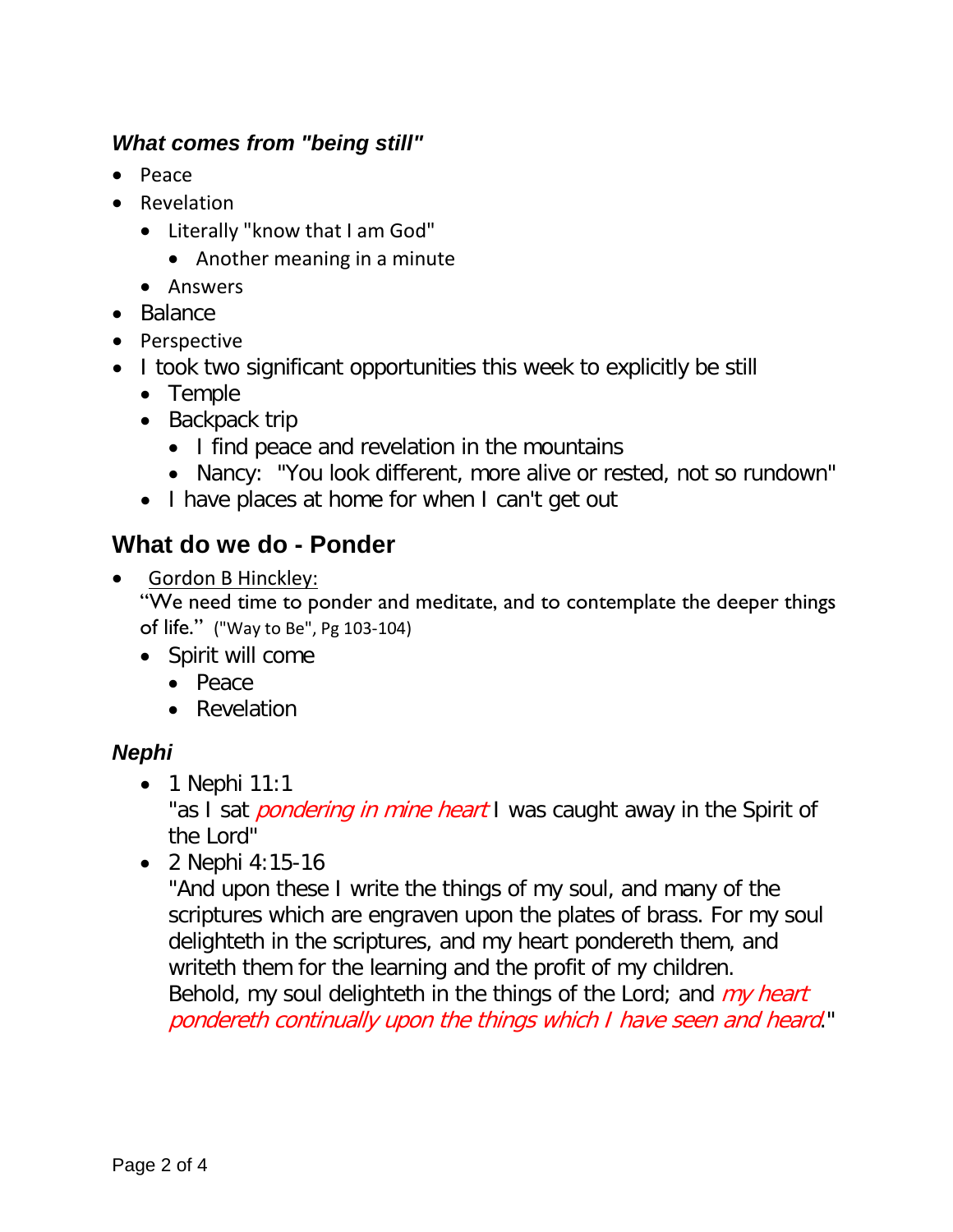### *Joseph F Smith*

• D&C 138:1,

"On the third of October, in the year nineteen hundred and eighteen, I sat in my room pondering over the scriptures...

As I pondered over these things which are written, the eyes of my understanding were opened, and the Spirit of the Lord rested upon me"

# **Testify**

# **What do we do - Temple & Pray**

• 1 Nephi 18:3

"And I, Nephi, did go into the mount oft, and I did pray oft unto the Lord; wherefore the Lord showed unto me great things"

- I was there this week
- Testify it is a place of revelation & peace
- It is a place to "Be Still"

# **Testify**

# **Stand Still and see the salvation of the Lord**

- Another meaning to "be still"
	- Not "helter skelter"
	- "gloom, despair, agony, hurt"
		- These things stir up our lives
- December 1833 Prophet in Kirtland Saints in Missouri suffering great persecution
	- D&C 101 background
	- Read heading for Section 101
	- What was the Lord's counsel?
		- D&C 101:11-16

"for all flesh is in mine hands; be still and know that I am God"

• Exodus14:13

"And Moses said unto the people, Fear ye not, stand still, and see the salvation of the LORD"

- We are in His hands
	- Turn to Him
	- Trust in Him
	- "Be still and see the salvation of the Lord"